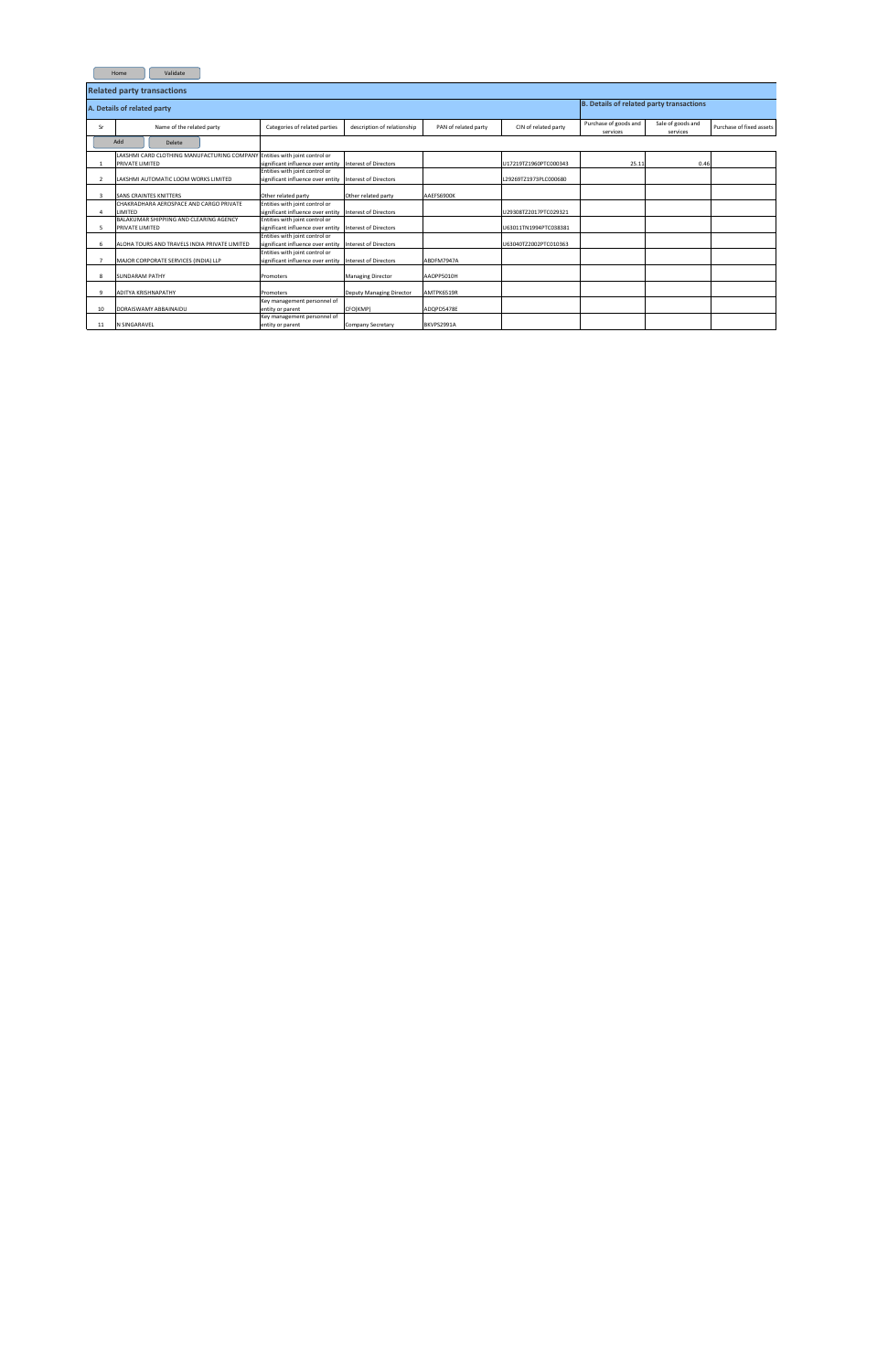| Sale of fixed assets | Rendering of services | Receiving of services | Leases | Loans and advances<br>given | Loans and advances<br>taken | Loans and advances<br>given that are repaid | Loans and advances<br>taken that are repaid | Deposits placed | Deposits taken | Transfer of research &<br>development |
|----------------------|-----------------------|-----------------------|--------|-----------------------------|-----------------------------|---------------------------------------------|---------------------------------------------|-----------------|----------------|---------------------------------------|
|                      |                       |                       |        |                             |                             |                                             |                                             |                 |                |                                       |
|                      |                       | 5.75                  | 7.83   |                             |                             |                                             |                                             |                 |                |                                       |
|                      | 1.00                  | 6.22                  | 13.59  |                             |                             |                                             |                                             |                 |                |                                       |
|                      |                       |                       | 2.05   |                             |                             |                                             |                                             |                 |                |                                       |
|                      |                       | 7.97                  |        |                             |                             |                                             |                                             |                 |                |                                       |
|                      |                       | 27.95                 |        |                             |                             |                                             |                                             |                 |                |                                       |
|                      |                       | 7.04                  |        |                             |                             |                                             |                                             |                 |                |                                       |
|                      |                       | 2.46                  |        |                             |                             |                                             |                                             |                 |                |                                       |
|                      |                       |                       |        |                             |                             |                                             |                                             |                 |                |                                       |
|                      |                       |                       |        |                             |                             |                                             |                                             |                 |                |                                       |
|                      |                       |                       |        |                             |                             |                                             |                                             |                 |                |                                       |
|                      |                       |                       |        |                             |                             |                                             |                                             |                 |                |                                       |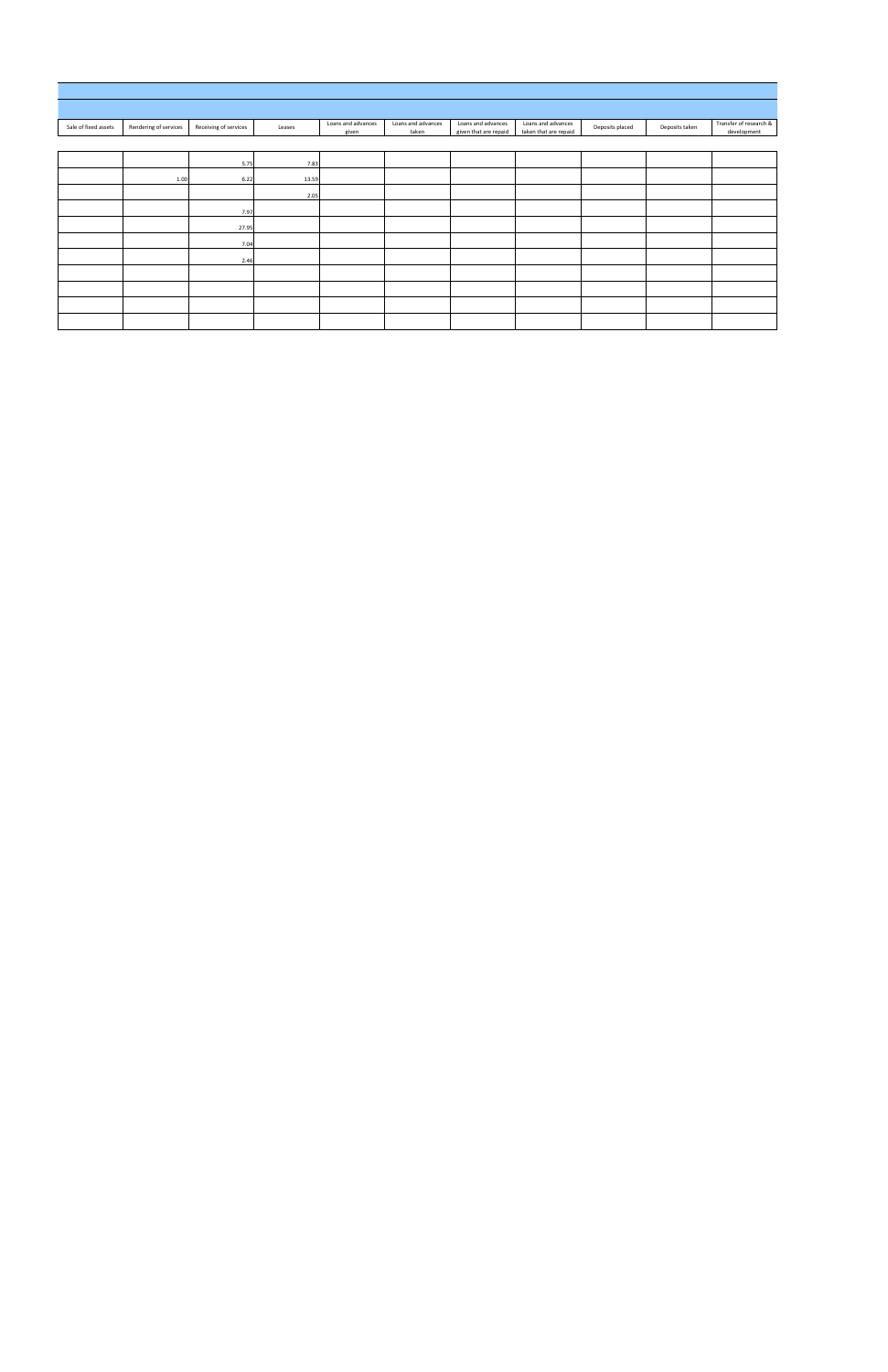| Transfers under lease<br>agreement | Equity investment | Impairment in equity<br>investment | Expense for bad or<br>doubtful debts | given | Guarantees or collateral Guarantees or collateral<br>taken | Interest income | Interest paid | Dividend income | Dividend paid | Management contracts including for<br>deputation of employees |
|------------------------------------|-------------------|------------------------------------|--------------------------------------|-------|------------------------------------------------------------|-----------------|---------------|-----------------|---------------|---------------------------------------------------------------|
|                                    |                   |                                    |                                      |       |                                                            |                 |               |                 |               |                                                               |
|                                    |                   |                                    |                                      |       |                                                            |                 |               |                 |               |                                                               |
|                                    |                   |                                    |                                      |       |                                                            |                 |               |                 |               |                                                               |
|                                    |                   |                                    |                                      |       |                                                            |                 |               |                 |               |                                                               |
|                                    |                   |                                    |                                      |       |                                                            |                 |               |                 |               |                                                               |
|                                    |                   |                                    |                                      |       |                                                            |                 |               |                 |               |                                                               |
|                                    |                   |                                    |                                      |       |                                                            |                 |               |                 |               |                                                               |
|                                    |                   |                                    |                                      |       |                                                            |                 |               |                 |               |                                                               |
|                                    |                   |                                    |                                      |       |                                                            |                 |               |                 |               |                                                               |
|                                    |                   |                                    |                                      |       |                                                            |                 |               |                 |               |                                                               |
|                                    |                   |                                    |                                      |       |                                                            |                 |               |                 |               |                                                               |
|                                    |                   |                                    |                                      |       |                                                            |                 |               |                 |               |                                                               |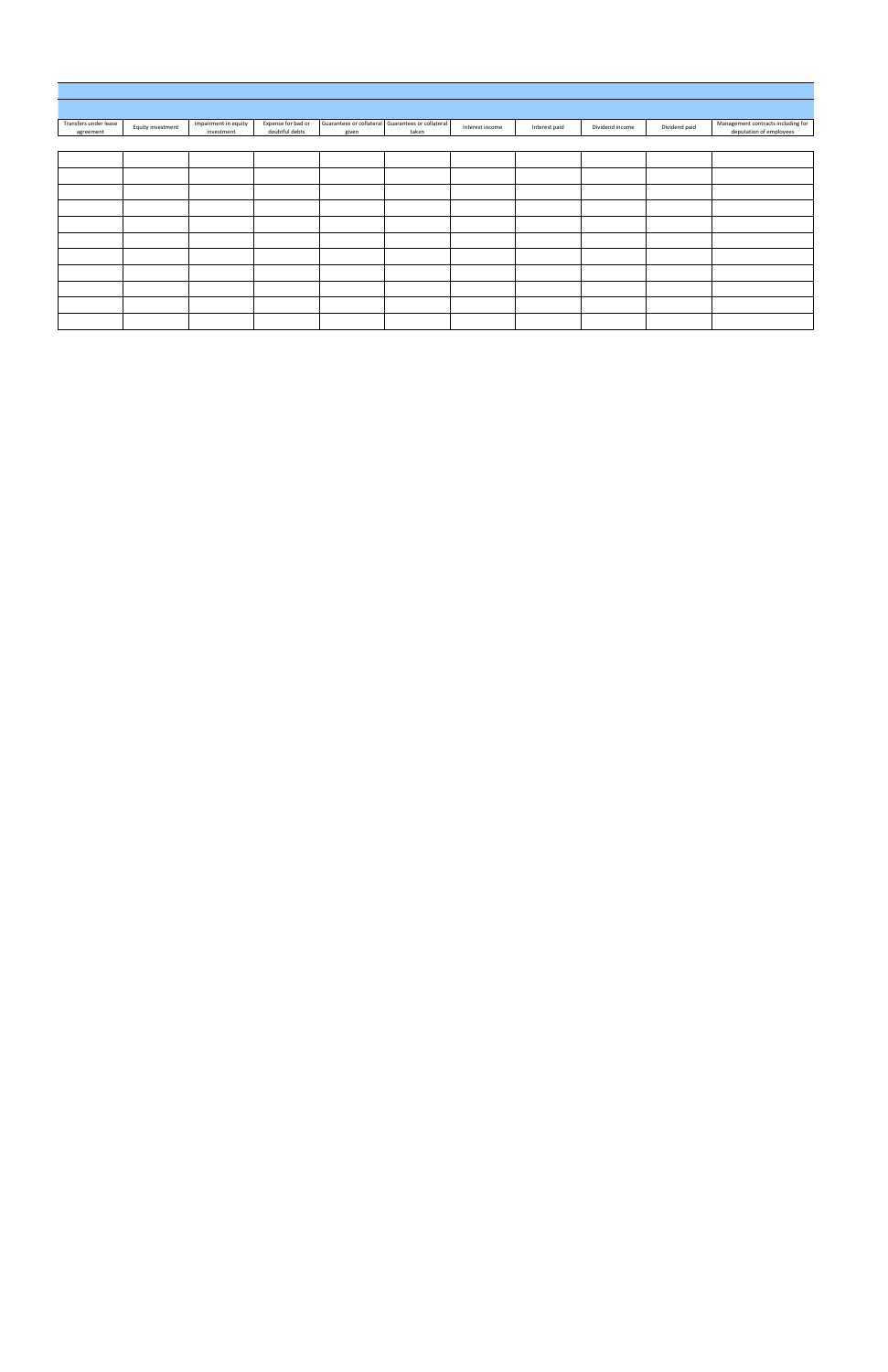|                                                                   |                                 |                             |                          |                             |                      |        | <b>C. Outstanding balances</b> |             |         |            |
|-------------------------------------------------------------------|---------------------------------|-----------------------------|--------------------------|-----------------------------|----------------------|--------|--------------------------------|-------------|---------|------------|
|                                                                   |                                 |                             | Remuneration             |                             |                      |        |                                | Receivables |         | Payables   |
| Settlement of liabilities by entity on<br>behalf of related party | Short term employee<br>benefits | Post employment<br>benefits | Other long-term benefits | <b>Termination benefits</b> | Share based payments | Others | Secured                        | Un Secured  | Secured | Un Secured |
|                                                                   |                                 |                             |                          |                             |                      |        |                                |             |         |            |
|                                                                   |                                 |                             |                          |                             |                      |        |                                | 0.16        |         |            |
|                                                                   |                                 |                             |                          |                             |                      |        |                                |             |         | 2.09       |
|                                                                   |                                 |                             |                          |                             |                      |        | 0.47                           |             |         |            |
|                                                                   |                                 |                             |                          |                             |                      |        |                                |             |         | 0.53       |
|                                                                   |                                 |                             |                          |                             |                      |        |                                |             |         | 10.39      |
|                                                                   |                                 |                             |                          |                             |                      |        |                                |             |         | 2.53       |
|                                                                   |                                 |                             |                          |                             |                      |        |                                |             |         | 0.60       |
|                                                                   | 44.63                           | 18.92                       |                          |                             |                      |        |                                |             |         |            |
|                                                                   | 27.75                           | 15.97                       |                          |                             |                      |        |                                |             |         |            |
|                                                                   | 9.91                            |                             |                          |                             |                      |        |                                |             |         |            |
|                                                                   | 8.16                            | 1.24                        |                          |                             |                      |        |                                |             |         |            |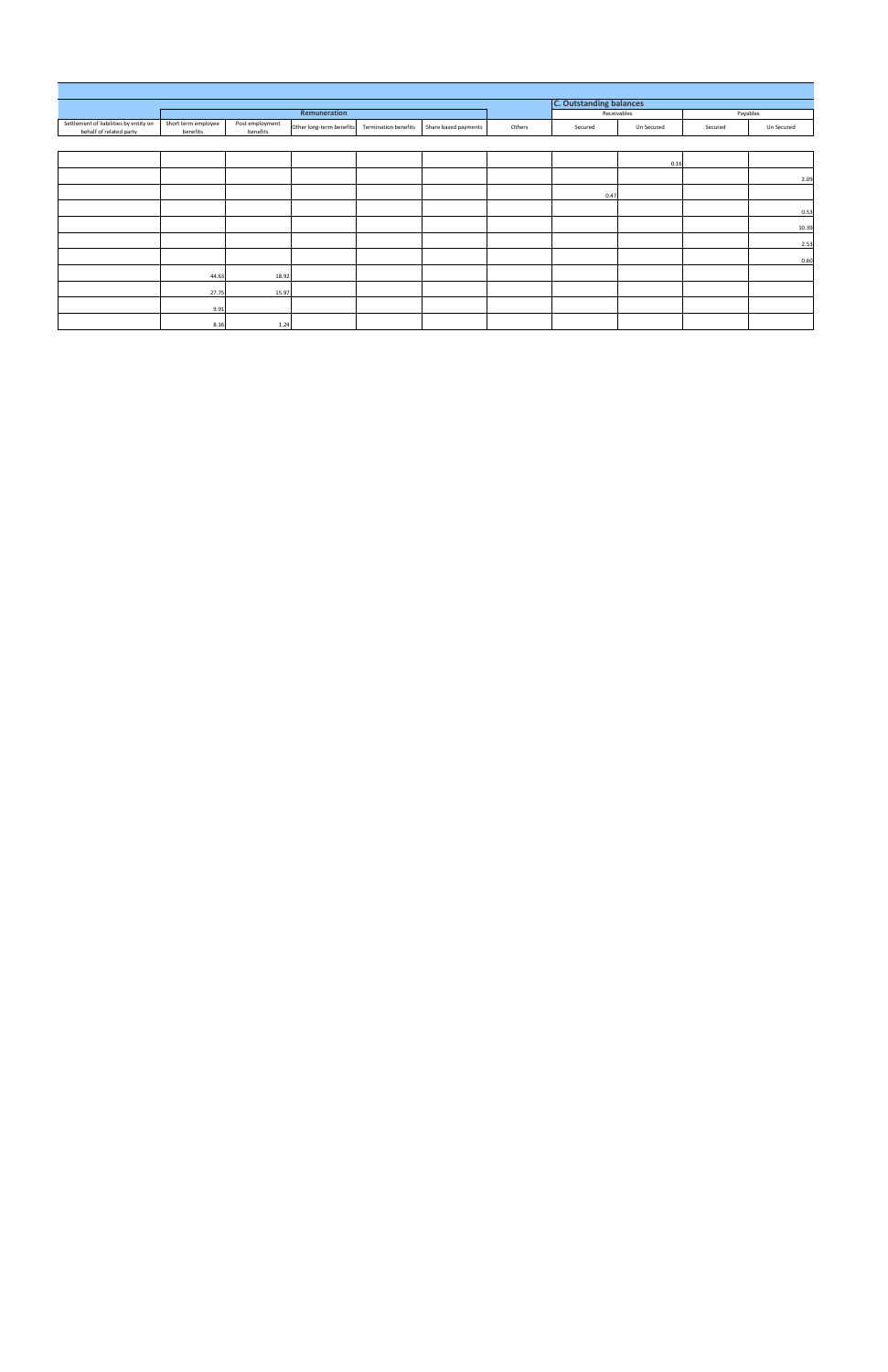|         | Loans and advances given | Loans and advances taken |            |         | Deposits placed |         | Deposits taken |         | Guarantees or collateral given | Guarantees or c |
|---------|--------------------------|--------------------------|------------|---------|-----------------|---------|----------------|---------|--------------------------------|-----------------|
| Secured | Un Secured               | Secured                  | Un Secured | Secured | Un Secured      | Secured | Un Secured     | Secured | Un Secured                     | Secured         |
|         |                          |                          |            |         |                 |         |                |         |                                |                 |
|         |                          |                          |            |         |                 |         |                |         |                                |                 |
|         |                          |                          |            |         |                 |         |                |         |                                |                 |
|         |                          |                          |            |         |                 |         |                |         |                                |                 |
|         |                          |                          |            |         |                 |         |                |         |                                |                 |
|         |                          |                          |            |         |                 |         |                |         |                                |                 |
|         |                          |                          |            |         |                 |         |                |         |                                |                 |
|         |                          |                          |            |         |                 |         |                |         |                                |                 |
|         |                          |                          |            |         |                 |         |                |         |                                |                 |
|         |                          |                          |            |         |                 |         |                |         |                                |                 |
|         |                          |                          |            |         |                 |         |                |         |                                |                 |
|         |                          |                          |            |         |                 |         |                |         |                                |                 |
|         |                          |                          |            |         |                 |         |                |         |                                |                 |